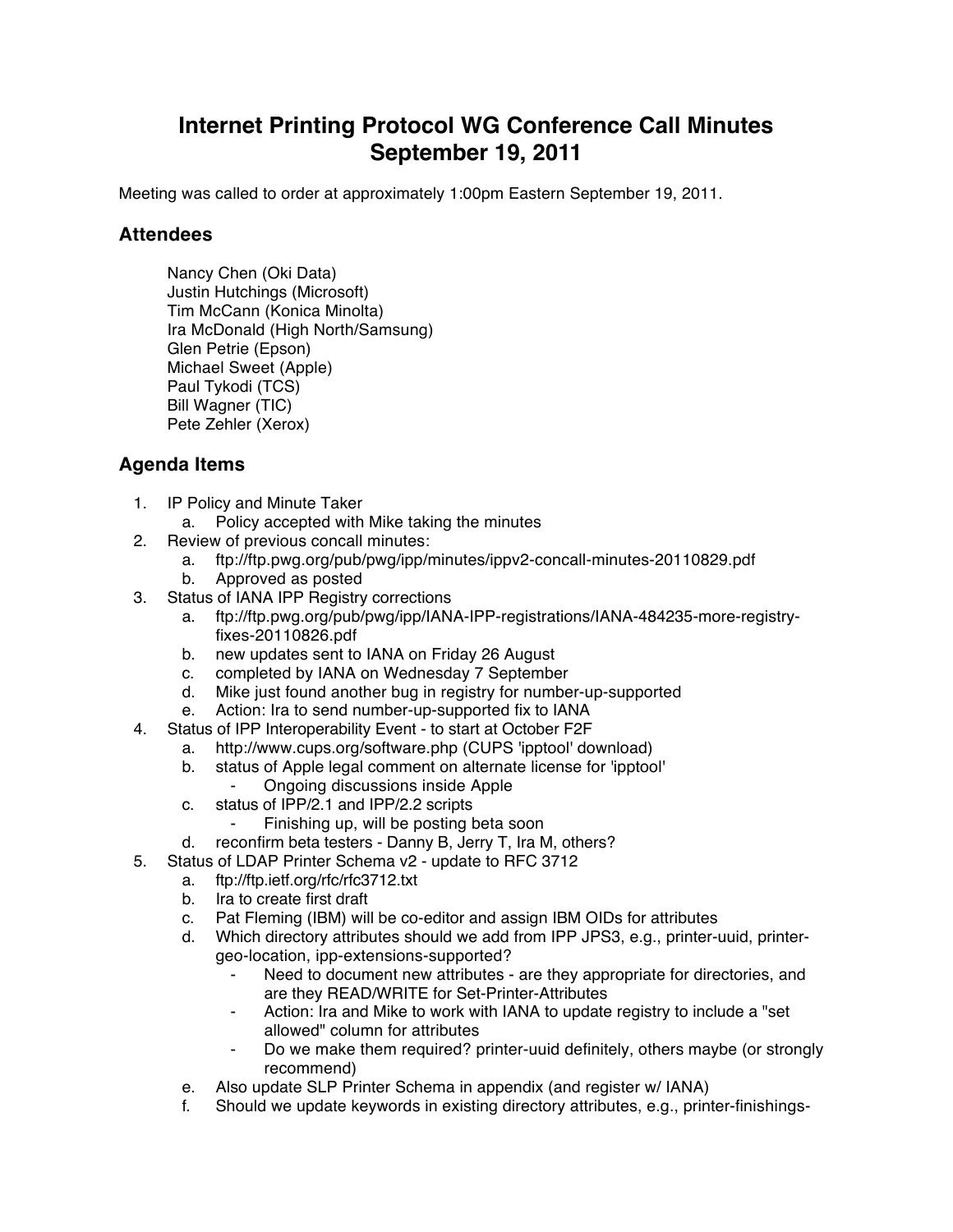supported?

- 6. Review of IPP over HTTPS Transport Binding and 'ipps' URI Scheme
	- a. ftp://ftp.pwg.org/pub/pwg/ipp/wd/draft-mcdonald-ipps-uri-scheme-03-20110826.pdf
	- b. plaintext IETF I-D converted to PDF w/ line numbers
	- c. all comments from IETF URI Review mailing list have been addressed
	- d. ready to send to IETF Apps ADs as an Independent Submission
	- e. Section 3.1: "over" should be lowercase to be consistent with 3.2 and title
	- f. Lines 140-141: "project for mobile, ubiquitous printing with generic drivers." (check abstract too)
	- g. Line 263: Add reference to RFC 2910 to cover use of POST
	- h. Line 296: "over the security transport layer"
	- i. Line 301: Add reference to RFC 2910 to cover use of POST
	- j. Add section references for well-known specs?
	- k. Use "example.com" for domain name instead of "abc.com".
	- l. Section 4.6; expand on why IP addresses should not be used:
		- ⁃ IPv6 link local addresses are not "portable" due to link identification issues
			- ⁃ IP addresses change and don't map to security domains
		- Hard to validate IP address with server X.509 certificate (does not map to common name or alternate name)
	- m. Section 4.6.1: Add "ipps://example.com/ipp" example.
	- n. Section 4.6.2: Add "ipps://example.com/ipp/123" example.
	- o. Lines 554-557: Indent error
	- p. Lines 587-590: Indent error
	- q. Lines 592-598: Combine c and d into a single item (MUST listen on standard port and MUST NOT listen on non-standard ports unless ...)?
	- r. Lines 600-603: Move after following item (group MUSTs and SHOULDs)
	- s. Lines 621-622: Add back reference to text describing why IP addresses are a bad idea.
	- t. Lines 637-639: Add mention of secure communications
	- u. Lines 645-649: Add mention of secure communications
	- v. Line 652: "Mac OS X"
	- w. Line 695: "can be used" instead of "are sufficient"
	- x. Line 703: "can be used" instead of "are sufficient"
	- y. Line 708: "potentially causing"
	- z. Line 711: Change "practical" to "general"
	- a. Line 712: Remove "compromising"
	- b. Line 810: Just link to http://www.pwg.org/ipp
- 7. F2F topics
	- a. Status
	- b. Interop/demo (coordinate with Brian)
	- c. Printer alerts
	- d. LDAP printer schema?
	- e. IPP Everywhere update review
	- f. JPS3 update review (if we have time)
	- g. Action: Mike to post draft slides for F2F before next concall

## **Next Steps / Open Actions**

- Joint IPP/Cloud slide review conference call September 26, 2011 at 1:00pm (ET)
- Action: Mike to post draft slides for F2F before next concall
- Action: Ira to send number-up-supported fix to IANA
- Action: Ira and Mike to work with IANA to update registry to include a "set allowed" column